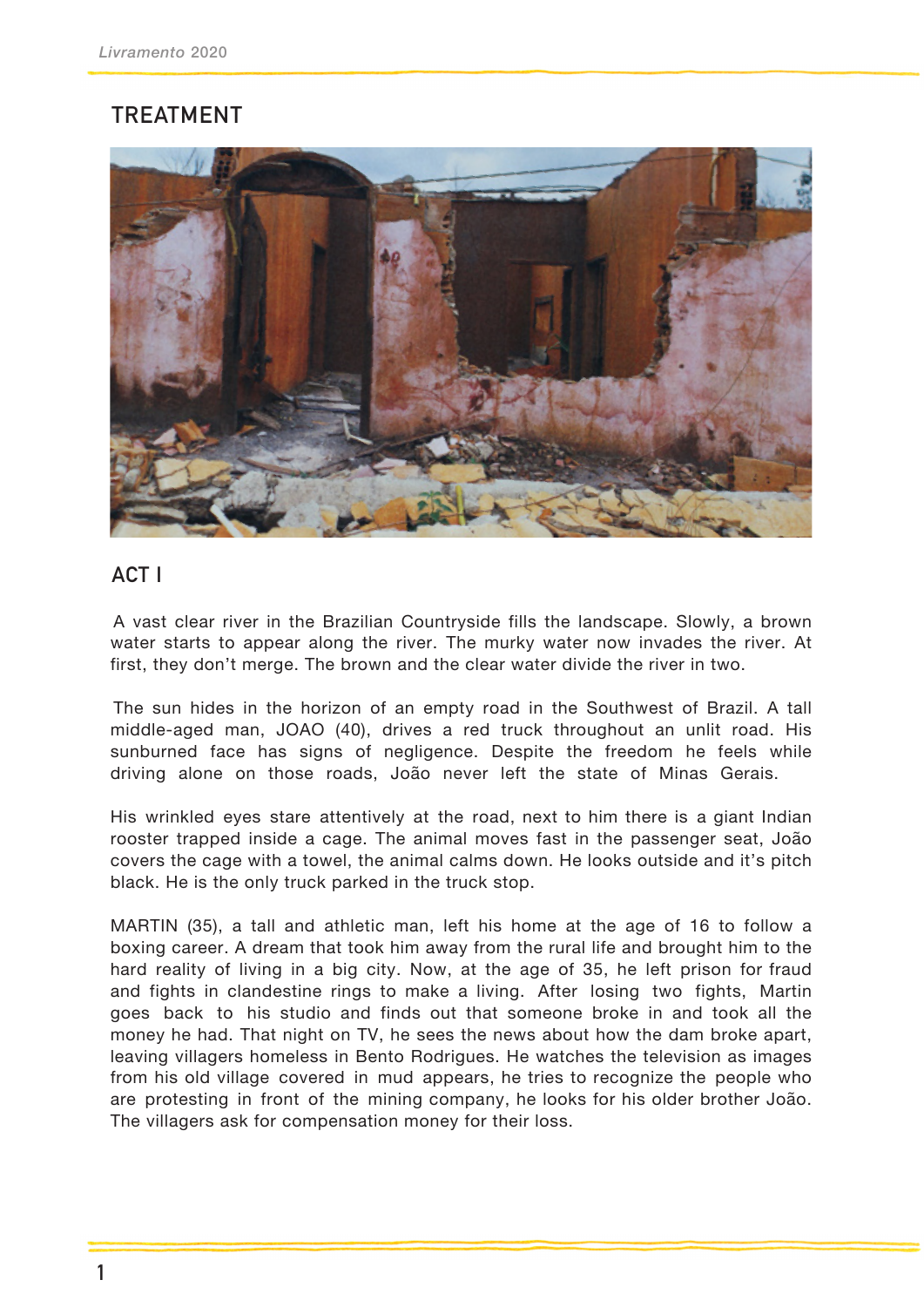Martin grabs his backpack and leaves. In a truck stop, João speaks with other truck drivers and finds more information about the tragedy. He slowly realizes the size of the accident while people advise him to go back home.

João walks through the narrow streets of a destroyed village. Standing in front of a pile of debris, he analysis the structure of what use to be a house. He carefully studies the foundation. BAIXINHA(55) a short woman with strong arms, sees João and walks towards him. She describes in details how the accident happened. She also tells him that, she is organizing the community to start a dialog with the mining company. Baixinha's concern is that the villagers would choose compensation in cash over the village's reconstruction. She wants João's help to convince them they should stay with their lands. But he doesn't take sides. Overwhelmed with the size of the tragedy and how many people were affected by it, João is afraid of what is going to happen next. Baixinha tells him that the community values his opinion and that he would become a great leader to them. João refuses the leadership position.

Martin comes back to the village after being away for ten years. During the meeting with the mining company, Baixinha tries to express her concerns about the land and she tries to talk about preserving it. Surprised to see his brother Martin, João forces himself to ignore him. The company representatives say that each villager will be reimbursed individually and that each case will be analyzed separately and in order for that to happen, they need a list of villagers and properties.

They need to see the documents that state that each person had a house in the area so they can start the process of mapping how many houses were destroyed. Without the signature of the owners of the properties and the right documents they can't start the process. Baixinha insists that they speak as a group instead of analyzing each case separately, she talks about the importance of community but the villagers seem to want to migrate from there and the money seems like the closest solution for that. Martin slowly convinces people that the best option for them would be to get the money and leave the land, João notices how persuasive he is and fears for Baixinha leadership and interest in keeping the land.

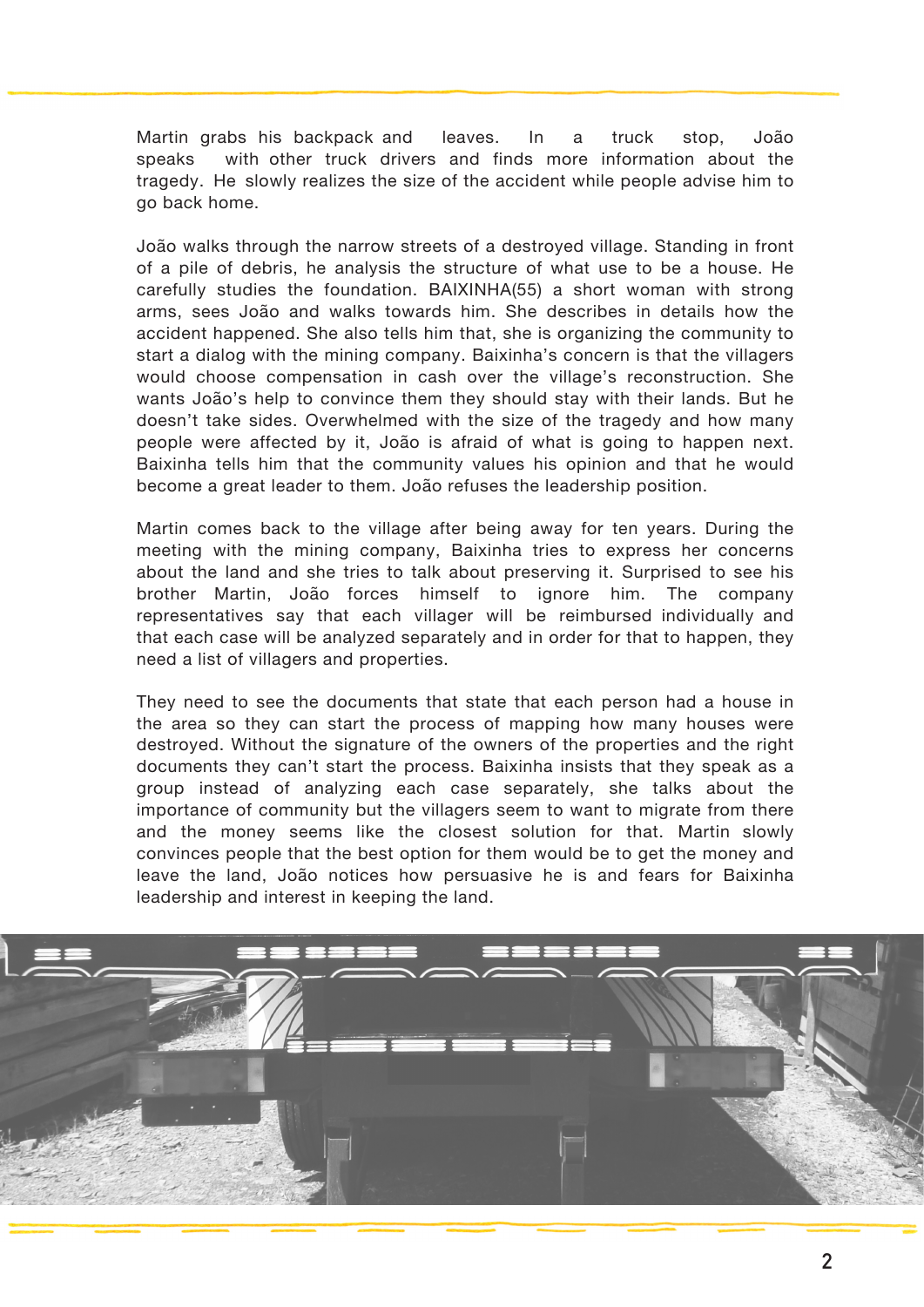Martin tells João that he can fake their younger brother's signature in order to have all the paperwork required to open the process. João ignores him at first. Martin tries again, saying that he received a letter from Lucas saying that he was living in a city close to Caxias do Sul with a woman named, HELENA (42). João, who was very skeptical at first, decides take Martin from the village and go after Lucas. He understands that it would be a good way of removing Martin out of there so Baixinha could gain the support of more villagers.



## **ACT II**

João and Martin travel towards the South of the country. The landscape changes and vast fields fill the horizon. The hostility from local farmers as well as being in a big city start to affect both of them in different ways. The south of Brazil is very different from everything they know. It's cold and even the Portuguese language doesn't sound the same. Martin, who is more used to big cities tries to calm João down who seem to be missing the quiet life of the countryside. The hostility from local farmers as well as being away from what they know starts to affect them both. The silence inside the cabin shows how distant those two people really are.

When they get to Paraná, the main road is blocked and João has to find a different turn. A big protest from the truck drivers spread groups of people everywhere. Thousands of trucks are parked in the roadside blocking the access to the main lane. With no way out, João tells Martin to stay in the truck but he wants to leave and walk around the camp. Martin meets the leader of the movement that convinces João to leave the truck and joins them. The whole movement started with two brothers that are also truck drivers. Martin wants to find a way to keep going but the leader invites them to stay in the camp. We see Martin talking to people, he is very charismatic, at this point he is the opposite of João.

They drive towards a city called São Marcos where they find Helena's house. There, she reveals that Lucas is no longer living with her. He moved to a village in Uruguay. She talks about Lucas and his desire to travel around the world. Helena reveals a side of Lucas that they were not familiar with. She talks about his adventures and how much he loved the road. João is surprised to find more about his young brother.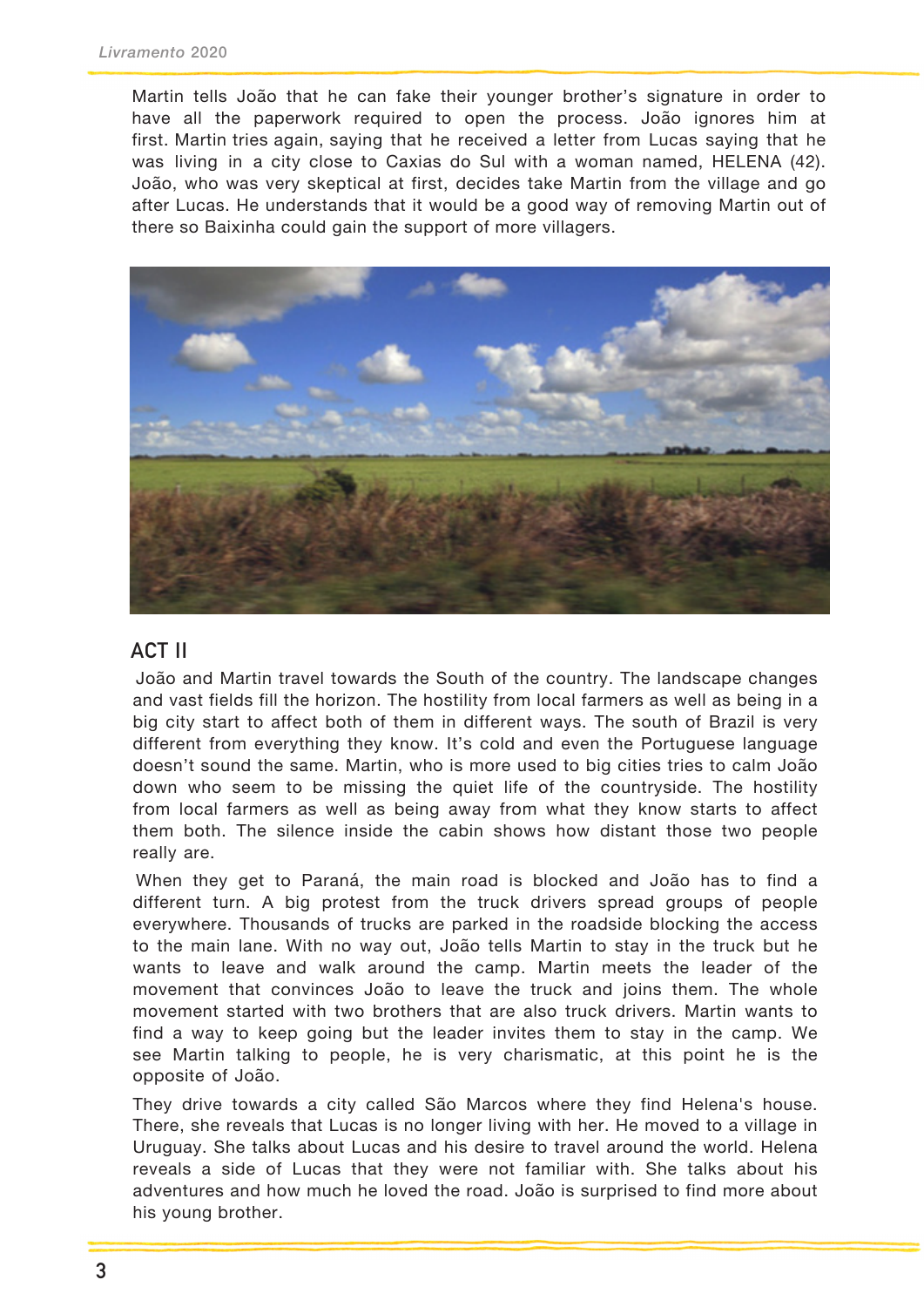Martin doesn't like the idea of going to Uruguay. He gets annoyed with that and wants to go back. He feels that the trip is pointless. However, João convinces him to stay by saying that the compensation money will help them all.

Martin wakes up at Helena's place and goes outside. It's a foggy morning, he can't see much. He lights a cigarette. In the mist, he sees a Maned Wolf. Martin stares at the Wolf who stares back at him. Both are motionless. Helena sees Martin and slowly takes him from there. She explains why he can see wolves at that time of the year and somehow that convinces him to continue their journey in order to find Lucas. They go home and find João studying the road map to Uruguay.

They leave Helena's place the next day. João starts to notice that Martin is getting anxious to cross the border. Martin admits that he had problems with the police before. João is not surprised but he calms him down. Martin starts to think about the possibility of them not let him cross the border but João manages the situation very well.

They arrive in Livramento but they can't find Lucas at the address Helena gave them. The house looks abandoned. Under a pouring rain, Martin and João start to argue and it gets to a physical fight. All their stress and tired bodies turn into a crazy mud bath. The door of the neighbors house suddenly opens and an old man shows up with a lantern. They look up, the old man asks what they are doing there, they say they came to see Lucas. He invites them to come inside.

João and Martin wake up and there is no sign of the old man at the house. Outside, the village celebrates the day of Yemanjá ( the Goddess of the Sea). All the fishermen carry gifts and flowers for the Goddess. The movement of people is intense. Everybody wears white clothes and the sound of drums fill the air. João and Martin decide to look for Lucas on the streets. It's hard for them to keep track of each other. The sound of the waves breaking in the rocks merges with the drums. Excited to see the ocean for the first time, Martin runs to the sea and João follows him. They dive into the ocean. João feels the strength of the water on his face. He dives deep. Martin let the waves break on his shoulder, in each plunge he feels the serenity under the waves, the silence, the freedom. João looks at the horizon. Martin gets closer and tries to find balance while big waves break on their faces. The brothers finally share a moment.

They go back to the house. The old man is preparing lunch. João asks about Lucas and the old man reveals that he died in a boat accident. The news about the younger brother's death affects João and Martin differently. The old man invites them to stay with him a little longer. He takes João to Lucas burial place while an Martin goes to the city hall to look for Luca's death certificate. The moment they confirm the younger brother's death hits both of them again. All João wants is to see Martin again.